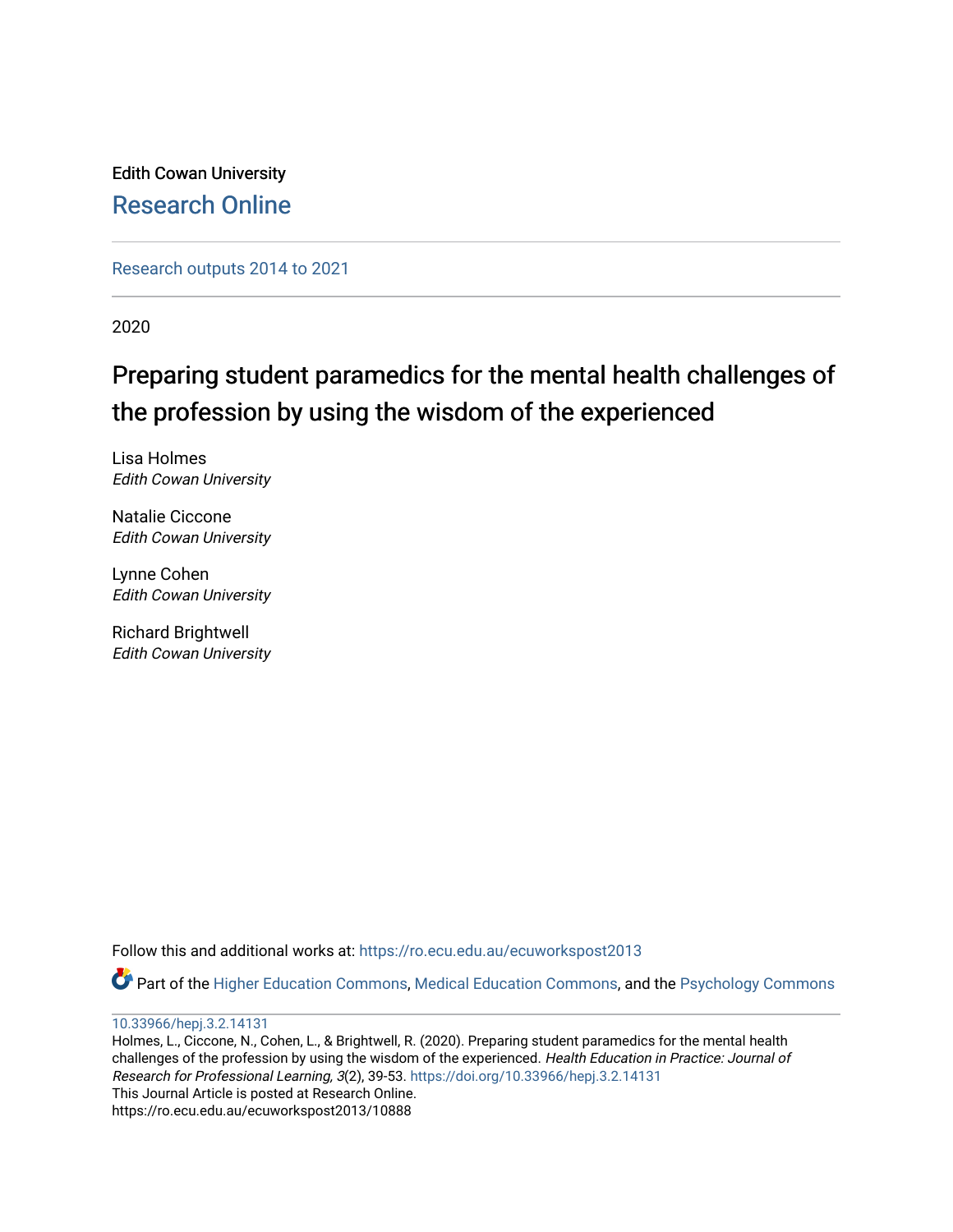Health Education in Practice: Journal of Research for Professional Learning

Vol. 3 | No. 2 | 2020

*Research & Evaluation* article (double blind peer-review)



Copyright is held by the authors with the first publication rights granted to the journal. Conditions of sharing are defined by the Creative Commons License [Attribution-ShareAlike-](https://creativecommons.org/licenses/by-nc-sa/4.0/)[NonCommercial 4.0](https://creativecommons.org/licenses/by-nc-sa/4.0/)  [International](https://creativecommons.org/licenses/by-nc-sa/4.0/)

**Citation**: Holmes, L, Ciccone, N, Brightwell, R & Cohen, L 2020, 'Preparing student paramedics for the mental health challenges of the profession by using the wisdom of the experienced', *Health Education in Practice: Journal of Research for Professional Learning,*  vol. 3, no. 2 [https://doi.org/10.33966](https://doi.org/10.33966/hepj.3.2.14131) [/hepj.3.2.14131](https://doi.org/10.33966/hepj.3.2.14131)

Preparing student paramedics for the mental health challenges of the profession by using the wisdom of the experienced Lisa Holmes<sup>1</sup>, Natalie Ciccone<sup>t</sup> 1, Richard Brightwell<sup>1</sup>, Lynne Cohen<sup>1</sup>

### Abstract

*Given the significant mental health issues affecting paramedics, there is an urgent need to promote positive mental health and wellbeing among future cohorts of student paramedics. This study investigated the preparedness of student paramedics for the mental health challenges of the profession, and explored the coping strategies used by experienced paramedics.*

*The study comprised two parts. Part A comprised two surveys of (a) 16 course coordinators and (b) 302 students of the 16 accredited undergraduate paramedicine courses in Australia and New Zealand. The surveys aimed to identify the perceived need for inclusion of preparation for mental health challenges within the curriculum, and to examine the anticipations, confidence and fears of student paramedics and course coordinators, on commencing their careers.*

*Part B included 20 semi-structured interviews with experienced paramedics from Australia and New Zealand. The interviews provided an understanding of their anticipations, confidence and fears as they commenced their careers, professional experiences, coping strategies and advice for student paramedics. The findings from interviews were validated in three focus groups, each including six paramedics, that were representative of the geographic spread.*

*All course coordinators and 97% of students agreed that the mental health challenges of the profession should be included in the curriculum of accredited undergraduate paramedic courses. Experienced paramedics expressed a sincere love for the paramedic role (70%) and used black humour as a coping strategy (70%). Based on the paramedics' lived experiences, advice for students comprised three themes: support for themselves and others, maintaining health, and changes to the profession. These findings were mapped against the aims of Australia's current National Mental Health Policy to provide evidence-based and policy-informed guidelines for the integration of positive mental health strategies into undergraduate paramedicine curricula.*

*Preparing student paramedics for the mental health challenges of the profession would be advantageous; this could be achieved by including content relating to anticipation, confidence and fears about entering the profession within the undergraduate curriculum. Veteran paramedics have highly credible lived experiences, and can contribute positively to the future of paramedicine by providing advice to paramedicine students about preparing for practice.*

Keywords: student, paramedic, preparedness, mental health, coping strategies, wellbeing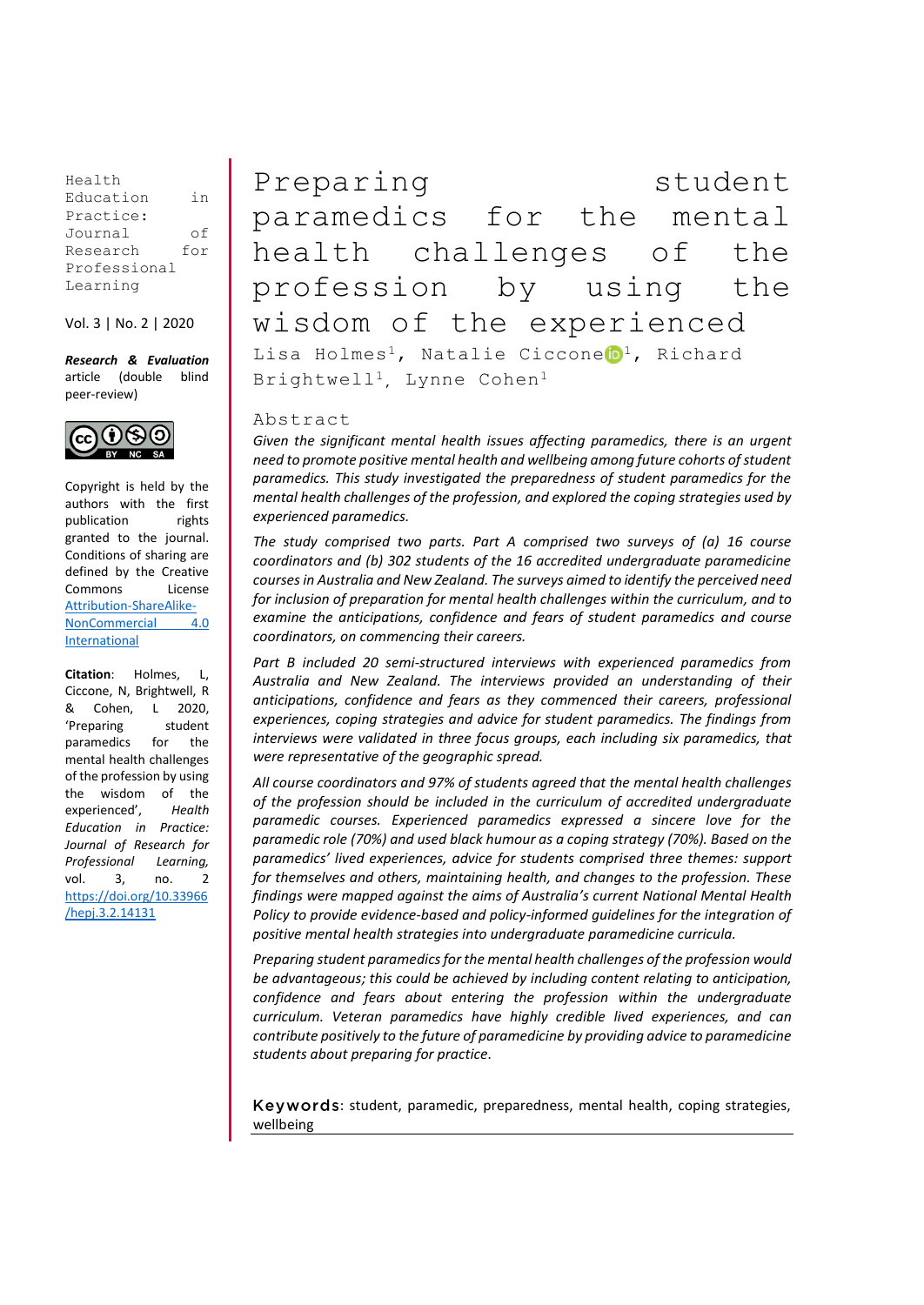#### <sup>1</sup> Affiliation Edith Cowan University

**Corresponding author:** Dr Lisa Holmes, Edith Cowan University, 270 Joondalup Drive, Joondalup, Perth WA, 6027, l.holmes@ecu.edu.au.

### INTRODUCTION

One in five adults in Australia (Australian Bureau of Statistics 2018) and one in six in New Zealand (Ministry of Health 2018) are diagnosed with a mental health condition in their lifetime. By contrast, more than one in two employed first responders and one in three volunteer first responders experience a mental health condition (Beyond Blue Ltd 2018). Furthermore, one in three first responders experience high or very high psychological distress in their work compared to one in eight of the general adult population (Australian Bureau of Statistics 2018). In the context of paramedicine, twothirds of paramedics were found to have been deeply affected by a traumatic event experienced at work, increasing the risk of post-traumatic stress disorder by four times that of non-exposure (Beyond Blue Ltd 2018). This has led to much media coverage around the physical, emotional and mental demands of the paramedic role.

Investigations into the high rates of mental illness and suicide within paramedicine have been conducted across Australia and New Zealand. One such investigation, conducted by the Western Australia Chief Psychiatrist Dr Nathan Gibson, was implemented after five suspected suicide deaths of paramedics and volunteers from Western Australia between December 2013 and March 2015. The focus of the investigation was to determine whether the individuals' roles as first responders had contributed to their deaths, and to offer recommendations to the ambulance service on future mental health and wellbeing support for staff. While acknowledging the substantial tragedy for families, friends and colleagues—in addition to the cause for concern within the ambulance service, government and wider community—the findings determined there was little evidence to suggest that their roles and the exposure to critical incidents were key factors in the losses (Gibson 2015). Reference was made to the low levels of organisational satisfaction, which was also noted in other reviews across Australian ambulance services, in particular the 'cultural divide' between management and paramedics. A recent national survey of paramedics indicated that poor mental health literacy is a significant barrier to paramedics recognising that they or their colleagues may have, or are developing, a mental health condition (Beyond Blue Ltd 2018). Others indicate that emergency workers are not accessing or are not able to access the levels of emotional support required for the work they are asked to undertake on a daily basis (Knowles 2015).

Whatever the cause, the disproportionately high rate of mental health issues in Australian and New Zealander first responders needs to be addressed urgently. This paper explores what we know about strengthening mental health within the paramedicine profession. A series of guidelines are proposed, which may support undergraduate course coordinators to incorporate mental health and wellbeing into the education and training for this group of future professionals who may experience extreme trauma on a daily basis. Addressing mental health throughout the training and learning phase, with a particular focus on personal signs and symptoms, may encourage the development of individual coping strategies and early support-seeking behaviour as part of everyday health practices. This education and ongoing selfmonitoring may not only reduce self-stigma but also assist students through their studies and into their careers by normalising awareness, self-care behaviours and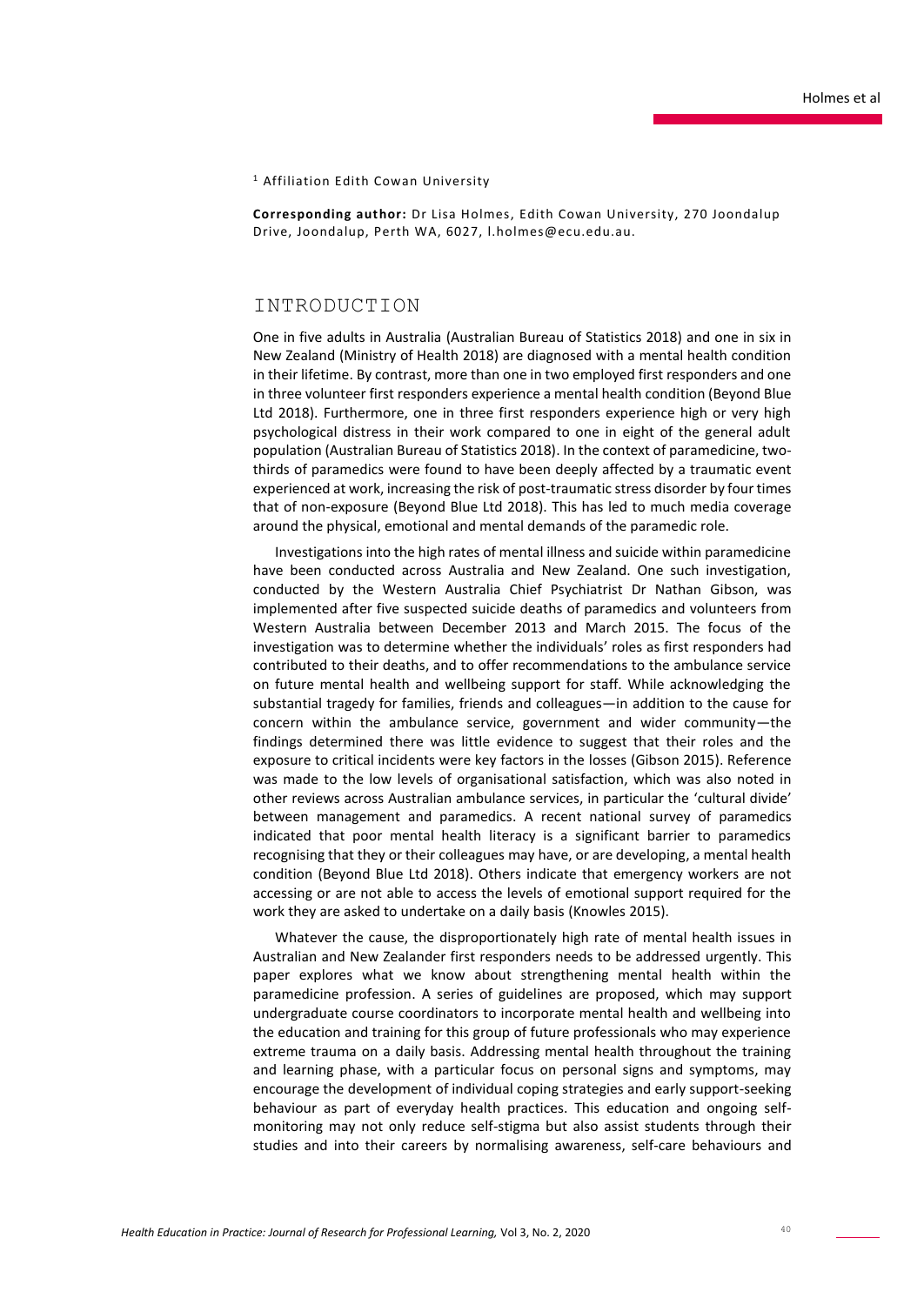attitudes towards mental health and wellbeing. In turn, this can promote a more supportive environment and culture within the workplace as these students are the colleagues, supervisors and managers of the future. Students would have the opportunity to become aware of the mental health challenges in a safe learning environment, as opposed to developing ad-hoc coping strategies, with inadequate support, after events due to the focus and demands of the role.

Exemplary guidelines, such as Australia's National Mental Health Policy, promote mental health and resilience among the community, in workplaces and within national policies. These provide frameworks for considering the prevention of mental health problems, reducing the impact of mental illness, recovering effectively and assuring the rights of those living and working with mental health problems and illness. However, despite the plethora of publications on paramedic mental health challenges, there is a lack of literature on preparing undergraduate student paramedics for the mental health challenges of the profession. Therefore, there is a need to study undergraduate student paramedic preparation for practice.

The following research questions were posed:

- 4. To what extent do student paramedics feel prepared for the mental health challenges of the profession during their accredited paramedicine undergraduate degrees?
- **5.** To what extent do course coordinators believe awareness of, and techniques for addressing, the mental health challenges of the profession should be part of the undergraduate curriculum?
- What skills and strategies do experienced paramedics feel student paramedics should have to prepare them for the mental health challenges of the profession?

### METHODS

### **STUDY DESIGN**

A mixed methods design was used to triangulate qualitative and quantitative data from three distinct respondent groups: paramedicine students, course coordinators and experienced paramedics. These three groups were included to understand the current mental health content in undergraduate paramedicine degrees, to explore students' perceptions of the mental health content and their fears and aspirations for the role, and to identify the mental health strategies experienced paramedics practice throughout their career. These qualitative and quantitative data can be used to inform the development of best-practice guidelines for the implementation of mental health content in undergraduate paramedicine degrees.

### **SETTING**

All 16 institutions offering accredited paramedicine undergraduate degrees across Australia and New Zealand agreed to participate in the study. Interviews and focus groups were also conducted from experienced paramedics located across Australia and New Zealand.

### PARTICIPANTS AND INSTRUMENTATION

The undergraduate students and course coordinators completed an online survey that examined levels of preparation for the mental health challenges of the profession, the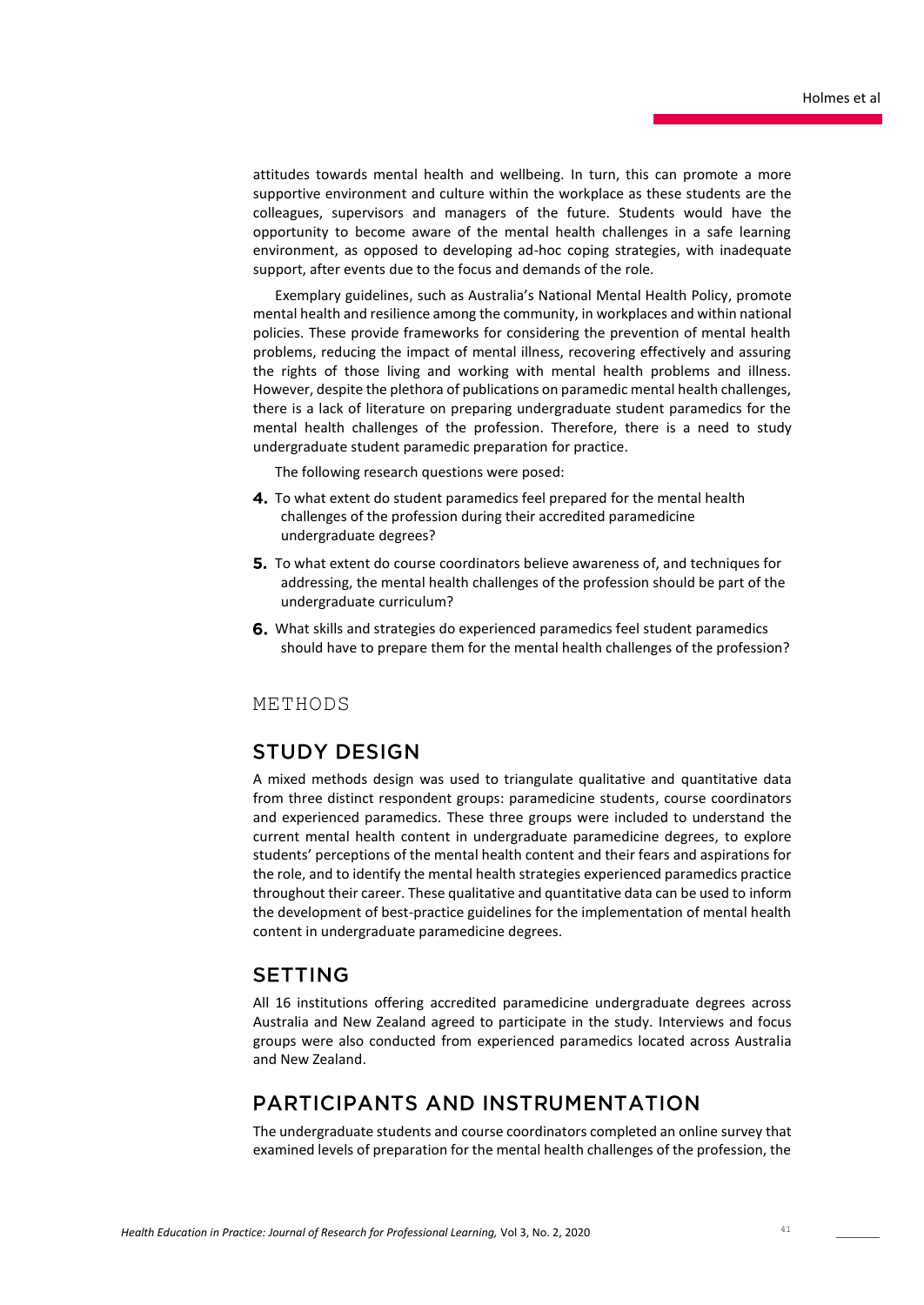inclusion of this topic in accredited curricula, and anticipation, confidence and fears of commencing their careers. Experienced paramedics participated in interviews and focus groups that explored their experiences, coping strategies and advice for student paramedics. Both the surveys and interview questions were piloted with a small group of paramedicine students and experienced paramedics to ensure the questions were understood as intended, and the format and wording was clear. Only grammatical modifications were made prior to commencement of data collection. SurveyMonkey online software was used to develop and disseminate surveys.

### Paramedicine course coordinators

Course coordinators from all 16 institutions agreed to participate in the study. Course coordinators were asked to complete an online survey, comprising closed- and openended questions about mental health content offered to students as part of the degree, and their perceptions of undergraduate paramedicine students' thoughts, aspirations and fears for their chosen career. Course coordinators were also asked to distribute a similar short online survey to their undergraduate students.

#### Paramedicine students

Students of each of the 16 participating institutions were asked questions that explored the extent to which mental health was addressed during their degree, as well as their aspirations and fears for their chosen career and confidence in performing their duties.

### Experienced paramedics

Paramedics with a minimum of 15 years' service were invited to participate in the study via presentations at paramedic conferences and continuing professional development events. Examples included the Western Australia Chapter Paramedics Australasia Conference, Network of Australasian Paramedic Academics meetings and the Paramedic Australasia International Conference. Paramedics were fully informed of the research through the presentation and subsequent discussion with the researcher. All states and territories of Australia and New Zealand were represented in the sample, including paramedics from metropolitan, rural and remote areas. Semistructured interviews were conducted with 20 experienced paramedics from Australia and New Zealand to explore their thoughts on entering the profession, their mechanisms for coping with mental health challenges over the course of their career and the advice they would give to students about to commence their career in paramedicine. Findings were validated through a series of three focus groups conducted with paramedics who volunteered for the study and were not interviewed.

## **DATA ANALYSIS**

### Surveys

Descriptive statistics were generated using SurveyMonkey for survey data collected from students and course coordinators.

#### Interviews

Recorded semi-structured interviews were conducted to elicit the stories of survival of the mental health challenges experienced by veteran paramedics and to describe the survival strategies adopted. The use of both closed- and open-ended interview questions allowed for the collection of a large volume of information, while the semistructured format allowed for free flow of narrative while maintaining focus.

The recordings were catalogued and reconstructed using restorying. This is the process of reconstructing the story from participants using key themes and timelines to reorganise the content (Ollerenshaw & Creswell 2002). Where relevant, the researcher collaborated with the participant to finalise the narrative and ensure that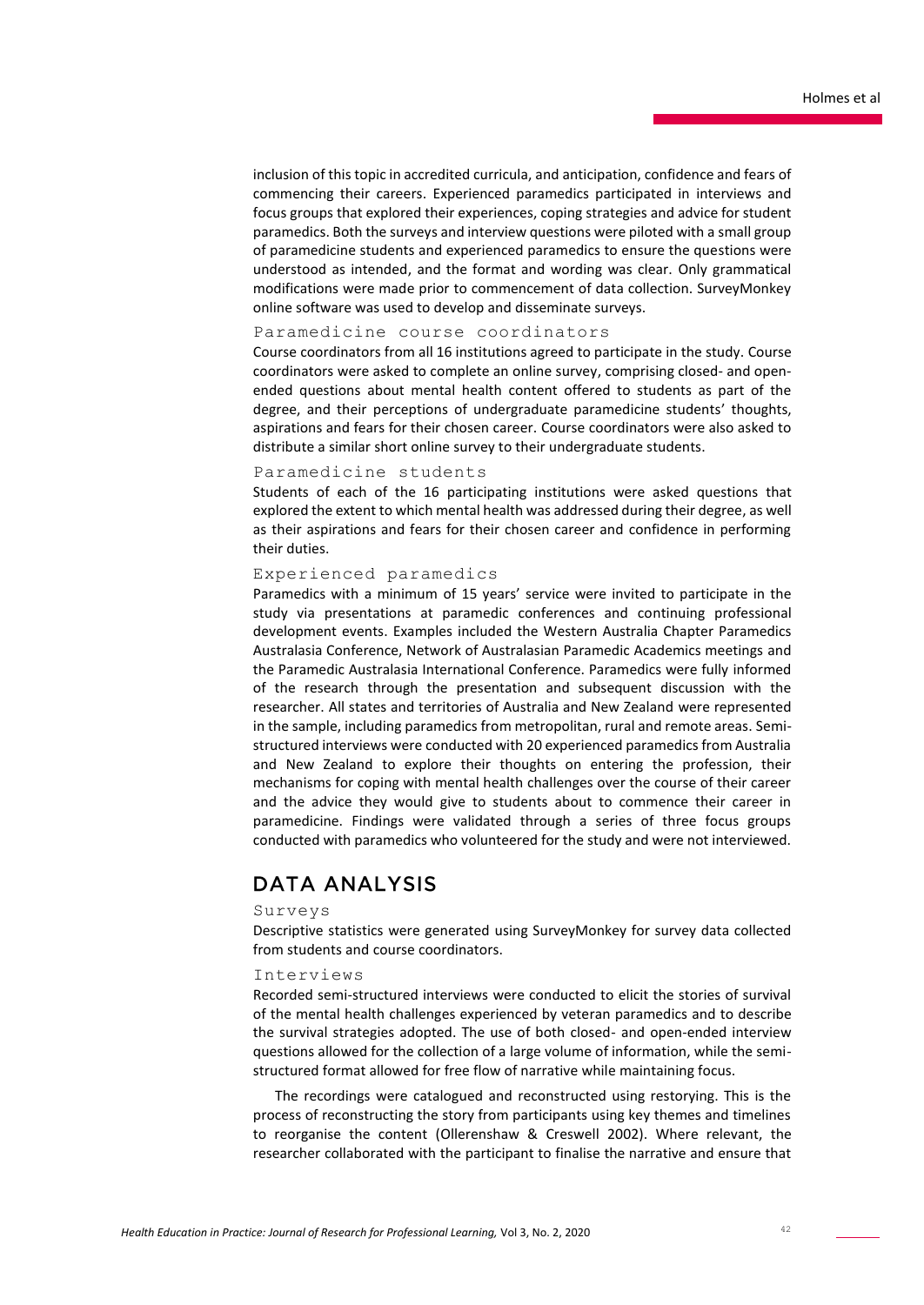it was representative of the participant's contribution (Gay, Airasian & Mills 2011). The interviews were analysed using descriptive statistics for the closed-ended questions and thematic analysis for the open-ended questions. The content was the main focus, with key themes created based on the patterns of the stories using the participants' own words. Where necessary, clarification of the meaning was sought to ensure the accuracy of the analyses (Braun & Clarke 2014). This resulted in data that are accessible to both academic and non-academic communities.

Focus group data were analysed in the same way as interview data. Themes were compared and used to validate the interview findings. This enabled broader generalisability across the veteran paramedic community. Focus groups clarified and validated data collected in the individual interviews by utilising the thoughts and opinions of similar professionals. Interview and focus group data were subsequently checked for accuracy and reliability by members of the research team to enhance rigour.

This mixed method approach, using both qualitative and quantitative methods and analyses, enabled a holistic overview of preparation for the mental health challenges and the experiences of veteran paramedics.

### **ETHICS**

This study was reviewed and approved by the Edith Cowan University Human Research Ethics Committee.

### RESULTS

### **DEMOGRAPHICS**

Participants represented all states and territories of Australia and New Zealand (see Table 1).

|  |                             |  |  | Table 1. Demographics of students, course coordinators |
|--|-----------------------------|--|--|--------------------------------------------------------|
|  | and experienced paramedics. |  |  |                                                        |

| State, territory or<br>country     | <b>Student</b><br>paramedics | <b>Course</b><br>coordinators | <b>Experienced</b><br>paramedics |
|------------------------------------|------------------------------|-------------------------------|----------------------------------|
| Australian<br>Capital<br>Territory | 3                            | 0                             | $\overline{2}$                   |
| New South Wales                    | 26                           | 3                             | $\overline{2}$                   |
| New Zealand                        | 55                           | 1                             | 7                                |
| Northern Territory*                | 0                            | 0                             | $\mathfrak{p}$                   |
| Queensland                         | 68                           | 2                             | 2                                |
| South Australia                    | 37                           | 3                             | $\mathfrak{p}$                   |
| Tasmania                           | 10                           | 1                             | $\mathfrak{p}$                   |
| Victoria                           | 40                           | 3                             | 3                                |
| Western Australia                  | 63                           | 3                             | 5                                |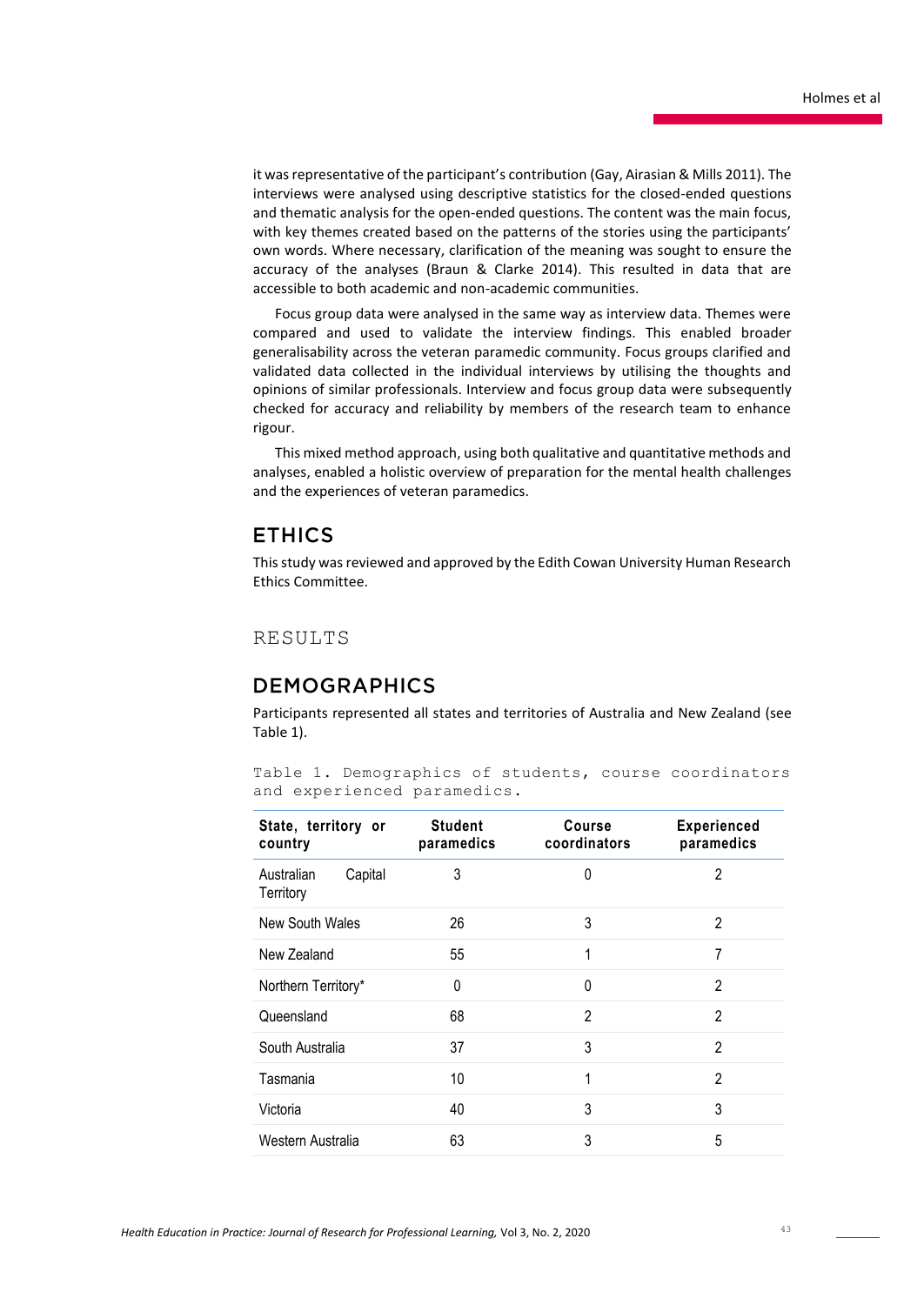\* An accredited undergraduate paramedicine program was not offered in the Northern Territory, so residents of the Northern Territory study at universities in other states.

*Note*: Some course coordinators and experienced paramedics had worked in more than one state, territory or country.

#### COORDINATOR **COURSE AND STUDENT PARAMEDICS**

All course coordinators (100%) and most students (97%) reported that mental health challenges of the paramedic profession should be part of the undergraduate paramedic education and training curriculum. Three-quarters of course coordinators (75%) and students (74%) agreed that mental health challenges of the paramedic profession are currently included within undergraduate paramedic courses. However, there remained a significant percentage of respondents (36% of course coordinators and 43% of students) who consider this topic is not covered in appropriate depth. Importantly, two-thirds (64%) of course coordinators and more than half (54%) of students reported that students were not suitably prepared for the mental health challenges of the paramedic profession. Tables 2 and 3 provide the survey results for course coordinators and undergraduate students.

Table 2. Course coordinator and student paramedic perceptions of mental health preparation in undergraduate curriculum.

| Question                                                                                                                                                    | Course<br>coordinators<br>$(n)\%$ |        | <b>Student</b><br>paramedics<br>$(n)\%$ |           |
|-------------------------------------------------------------------------------------------------------------------------------------------------------------|-----------------------------------|--------|-----------------------------------------|-----------|
|                                                                                                                                                             | Yes                               | No     | Yes                                     | No        |
| Should the mental health challenges of<br>the paramedic profession be part of the<br>undergraduate curriculum?                                              | 100(15)                           | 0(0)   | 97 (274)                                | 3(8)      |
| undergraduate<br>vour<br>Does<br>course<br>currently include the preparation of<br>novices for the mental health challenges<br>of the paramedic profession? | 75 (12)                           | 25(4)  | 74 (225)                                | 26 (78)   |
| Are the mental health challenges of the<br>profession<br>paramedic<br>covered<br>in<br>appropriate depth?                                                   | 64(7)                             | 36(4)  | 57 (113)                                | 43 (84)   |
| Has your course suitably prepared your<br>students/you for the mental<br>health<br>challenges of the profession?                                            | 36(5)                             | 64 (9) | 46 (113)                                | 54 (131)  |
| Table 3. Actual versus ideal mode of instruction<br>preparation<br>for<br>mental<br>undergraduate curriculum.                                               |                                   | health | challenges                              | for<br>in |
| Mode<br><b>Course coordinators</b><br>οf                                                                                                                    |                                   |        | <b>Student paramedics</b>               |           |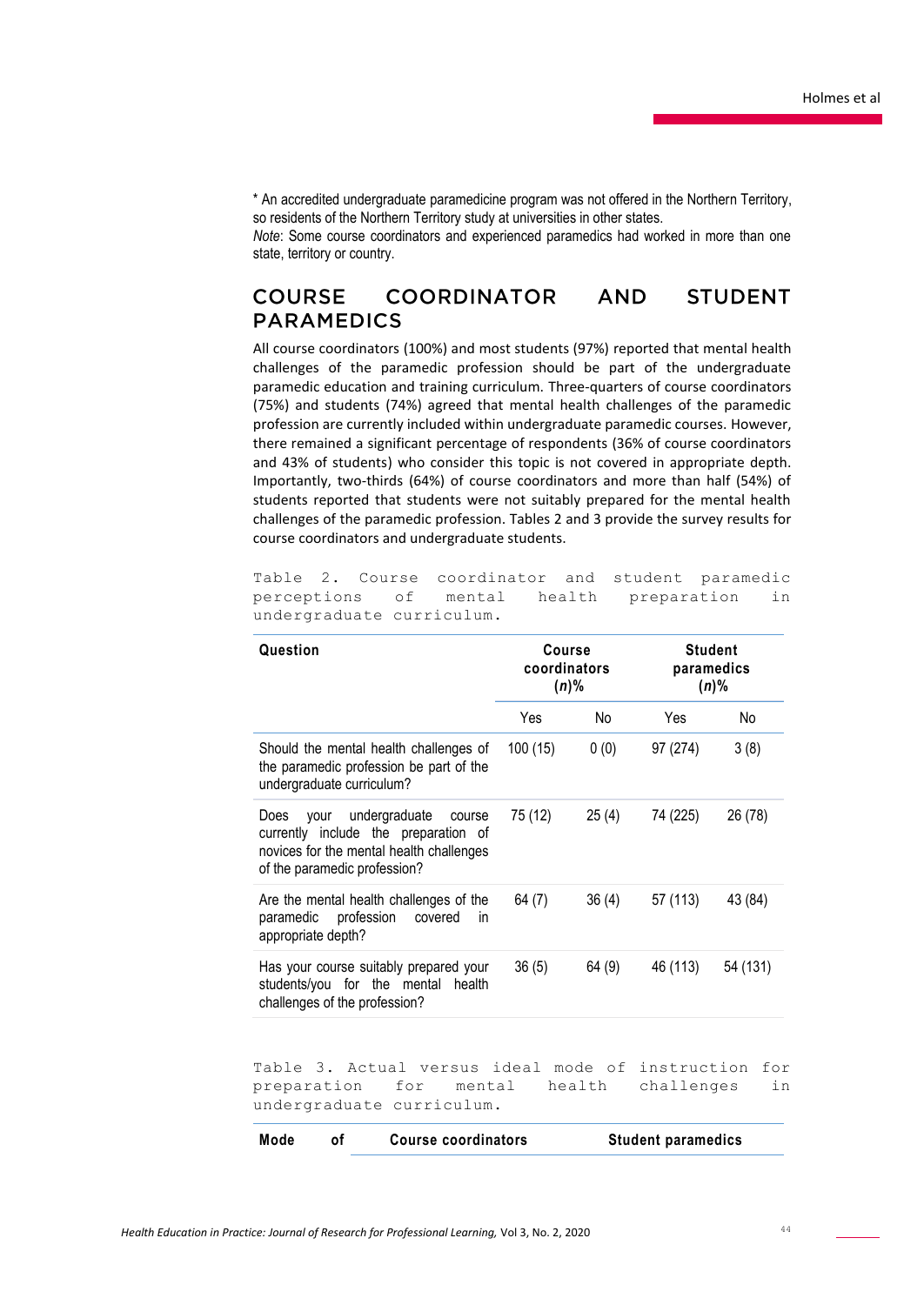| instruction                         |                               | $(n)\%$                              | $(n)\%$                       |                                      |  |
|-------------------------------------|-------------------------------|--------------------------------------|-------------------------------|--------------------------------------|--|
|                                     | How the material<br>is taught | How the material<br>should be taught | How the material<br>is taught | How the material<br>be should taught |  |
| Lecture                             | 100(11)                       | 86 (12)                              | 81 (162)                      | 69 (171)                             |  |
| Discussion                          | 100(11)                       | 93(13)                               | 63 (126)                      | 81 (202)                             |  |
| Activity                            | 82(9)                         | 86 (12)                              | 36(73)                        | 65 (162)                             |  |
| Independent<br>research             | 9(1)                          | 21(3)                                | 34 (68)                       | 26 (65)                              |  |
| Group<br>research                   | 36(4)                         | 64(9)                                | 9(19)                         | 24 (61)                              |  |
| As<br>a<br>standalone<br>unit       | 45(5)                         | 43(6)                                | 24 (48)                       | 32(79)                               |  |
| <b>Placement</b><br>or<br>practicum | 19(1)                         | 7(1)                                 | 9(19)                         | 11(27)                               |  |

Table 4 summarises the issues student paramedics fear most when commencing their career. Fear of making a clinical mistake was the most frequently reported response among both course coordinators (40%) and students (38%). Although 23% of students feared for their personal mental wellbeing, no course coordinators noted this as a perceived fear among students. Conversely, 20% of course coordinators reported students feared working with unsupportive colleagues, yet only 2% of students agreed with this statement. Fears identified solely by students were treating children (13%), aggressive and abusive patients (11%) and the death of a patient (8%). Small numbers of course coordinators and students feared multiple casualties (10% and 5%, respectively) and being accepted as an equal (10% and 1%, respectively).

Table 4. Issues student paramedics fear most when commencing their career as a paramedic.

| Themes                                        | Course coordinators<br>$(n)\%$ | <b>Student paramedics</b><br>$(n)\%$ |
|-----------------------------------------------|--------------------------------|--------------------------------------|
| Making a clinical mistake                     | 40(4)                          | 38 (62)                              |
| Personal mental wellbeing                     |                                | 23(37)                               |
| Not getting a job                             | 10(1)                          |                                      |
| Treating children                             |                                | 13(21)                               |
| Aggressive and abusive patients               |                                | 11(18)                               |
| Death of a patient                            |                                | 8(13)                                |
| Multiple casualties                           | 10(1)                          | 5(8)                                 |
| Working<br>with<br>unsupportive<br>colleagues | 20(2)                          | 2(4)                                 |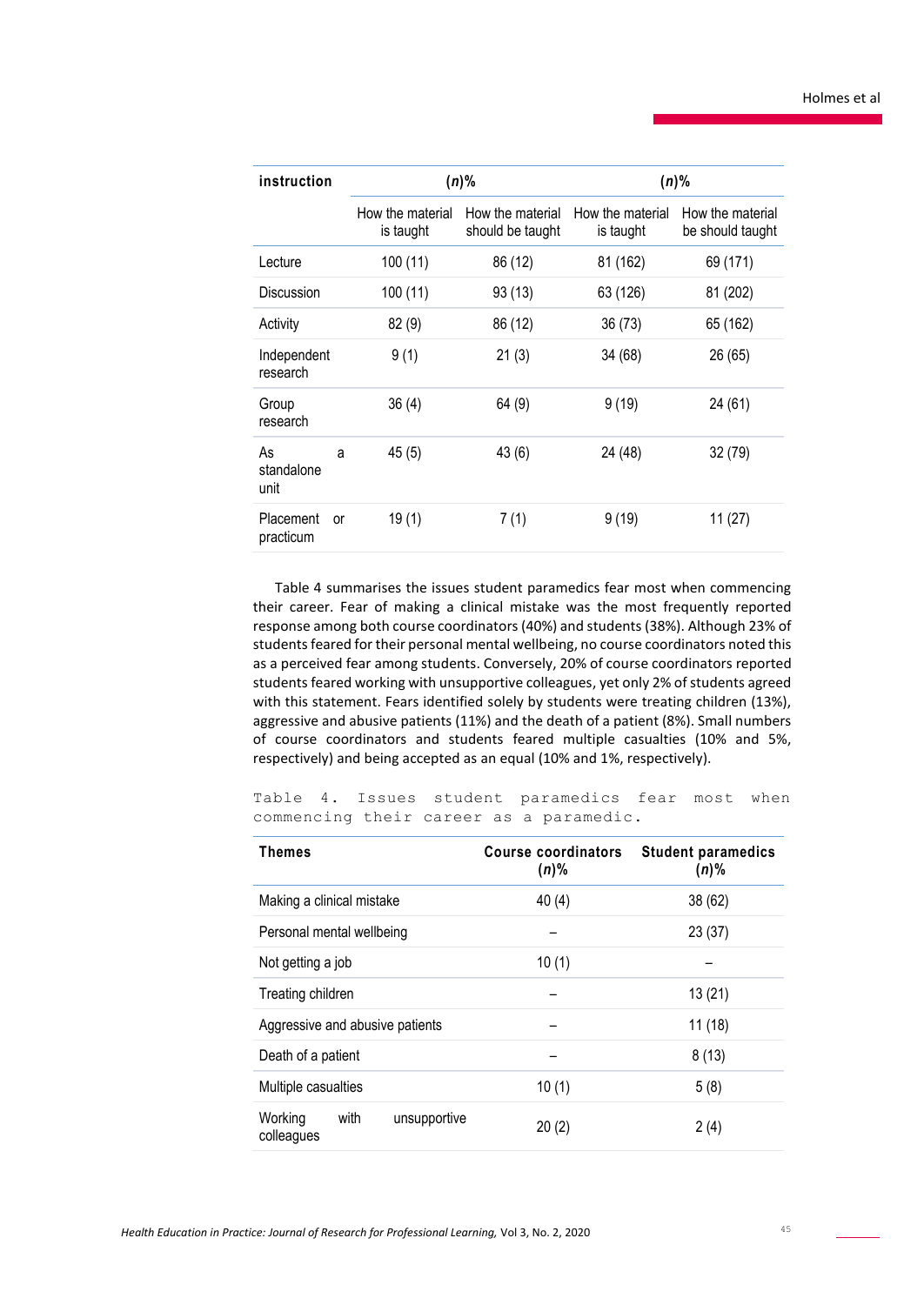| Being accepted as an equal | 10(1)    | 1(1)                     |
|----------------------------|----------|--------------------------|
| Motor vehicle accidents    | 10 $(1)$ | $\overline{\phantom{0}}$ |

### **EXPERIENCED PARAMEDICS**

To complement the quantitative survey data from course coordinators and student paramedics, experienced paramedics were interviewed to explore their lived experience of the profession, the mental health challenges faced and coping strategies used. This section compares experienced paramedics' perceptions of the mental health challenges with those of course coordinators and student paramedic, and those described in the available literature.

Commencing career aspirations and concerns

Helping people was most positively anticipated by paramedics commencing their career. This view was shared by students and course coordinators: 30% of students positively anticipated caring for people, and 25% of course coordinators perceived this to be important for students. 50% of the veteran paramedics stated that they positively anticipated offering relief in an emergency situation, whilst one-third of course coordinators and 11% of students who identified making a difference to patients and their families as a positive anticipation.

Paramedics recounted the ability to develop rapport quickly as their greatest source of confidence prior to commencing their career. 25% of students cited communication with patients as a source of confidence; this can be considered similar to building rapport. More than 50% of paramedics reported a sense of confidence from knowing they wanted to be a paramedic. This may be linked to the structure of training and employment that existed within some ambulance services 15 or more years ago, whereby volunteer paramedic work was a prerequisite for applying for a paid paramedic position. It could be argued that undertaking a role as a volunteer paramedic would provide an individual with sufficient exposure to be certain of the career path they were following.

At the start of their career, 65% of experienced paramedics felt least confident when they did not know what to do upon arrival at a call. In addition, 30% reported not being able to help or being unable to make decisions quickly as situations when they felt least confident. Clinical decision-making was the area course coordinators felt students were least confident (45%), although this perception was lower among students (25%).

'Not knowing what I was doing' was identified as the source of most fear by paramedics (65%) when they commenced their career in paramedicine. Making a mistake was also cited by more than half of paramedics (55%). These fears are similar to making a clinical mistake, which was the most reported fear by both course coordinators (36%) and students (27%). Upon further discussion with paramedics, it was clear that the potential outcome of not knowing or being able to help could affect the life and wellbeing of a patient, and the career of the paramedic; 35% of paramedics recalled feeling responsible for patients.

#### Mental health experiences

Seventy per cent of experienced paramedics expressed their love and passion for the role, consistently speaking of their affection for the profession and their 'paramedic family'. This was often associated with a sense of belonging and immense pride in the role. While this is positive, several paramedics identified feelings of loss and reduced self-worth upon leaving the service. It could be argued that these might be common emotions when leaving any role that was enjoyed; however, interviews suggested that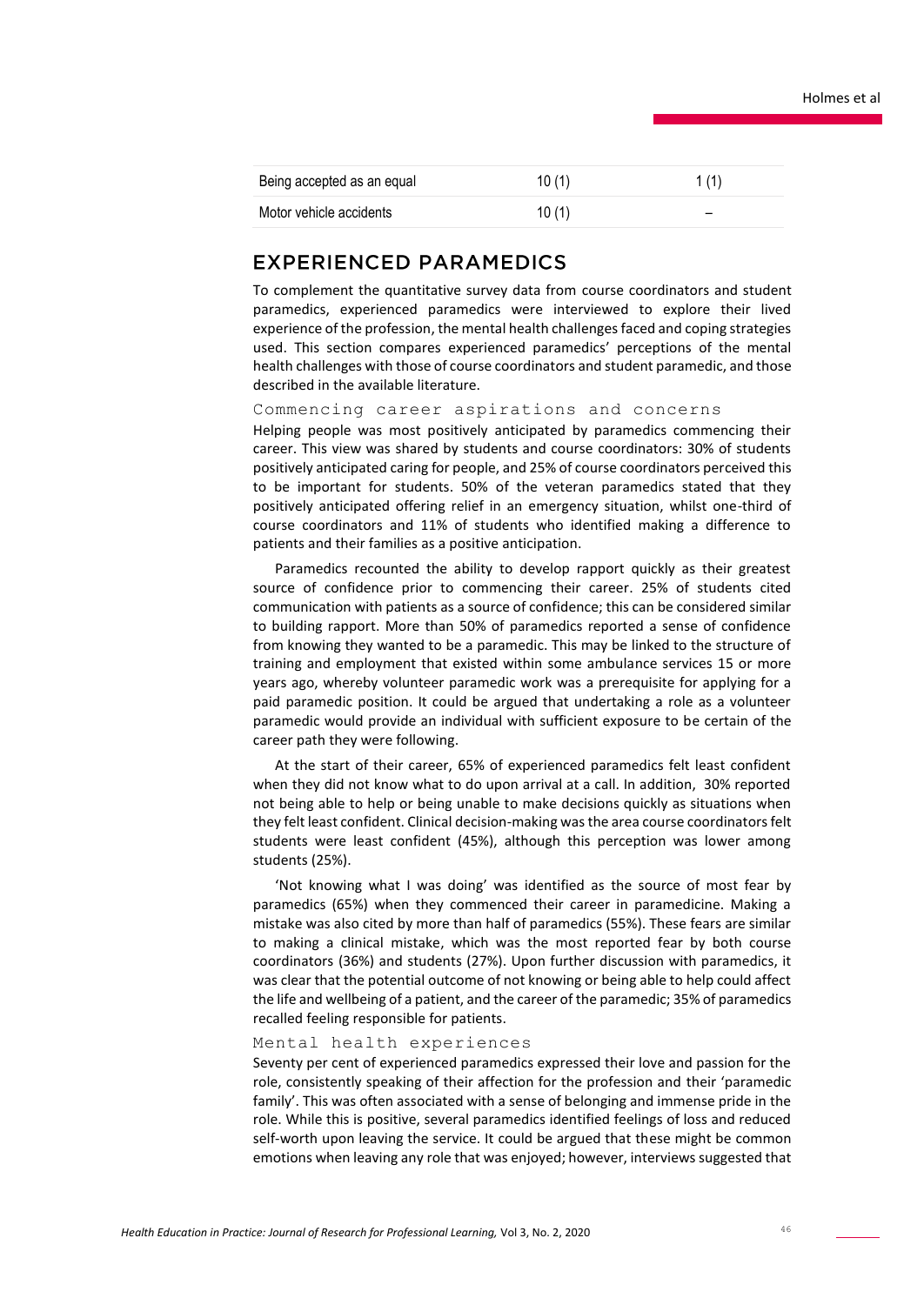this is perhaps intensified within paramedicine due to the frequent overlap in work and social activities, as well as the strong feelings of being needed and helping others identified.

Half of the paramedics admitted to experiencing long-term negative effects of shift work, including:

- eating and digestion issues
- disrupted sleep patterns
- ongoing tiredness due to changing shifts
- increased feelings of stress and irritability
- high risk of injury.

Twenty per cent of those who cited shift work as an issue added that not knowing when a shift was going to end increased stress levels. Shift work contributed positively to the sense of community and belonging among colleagues and the profession. Many participants referred to their colleagues as their 'other' family. This view could be due to the strengthened relationships of crew partners working long hours in close proximity, often spending a full shift with the ambulance as their base. The stressful, unpredictable and challenging nature of pre-hospital work is likely to build high levels of trust between colleagues, particularly when confidence in each other's decisions, clinically and for safety, is needed.

Sadly, 45% of experienced paramedics had lost colleagues due to mental illness leading to suicide; this was reported by paramedics from all states and territories of Australia and New Zealand. The shock and disbelief felt by family, friends and colleagues after losing someone to suicide often leads to feelings of anger and guilt, which can increase stress and the risk of mental illness (Lifeline 2019).

All interviewed paramedics acknowledged that the role of their profession had changed substantially over the last 15 or more years. About 45% of participants discussed the following specific changes that they had observed:

- increased call volume
- increased community-based and primary care where patients are not always transported to hospital
- reduced or no downtime after critical incidents
- greater awareness of the ramifications of care giving
- population growth and increased geographical spread
- closure or merging of ambulance stations.

Due to changes in the paramedics' role over time, paramedics spend less time together at a station between calls. This seems to have had a detrimental effect on the wellness of paramedics, as it has limited the opportunities for social and habitual contact as well as reduced occasions to rest, eat and share experiences and emotions.

Almost half (40%) of paramedics stated they had experienced both verbal and physical violence on calls. This has been reported widely in the media, with perpetrators being prosecuted and at times imprisoned. Maguire et al. (2014) reported the risk of serious occupational injury among paramedics was more than seven times higher than the national average. Boyle et al. (2007) found 87.5% of paramedics surveyed had experienced some form of violence while undertaking their roles in the community. During interviews, 30% of veteran paramedics linked the rise in violence against paramedics to the increase in alcohol use, illicit drug taking and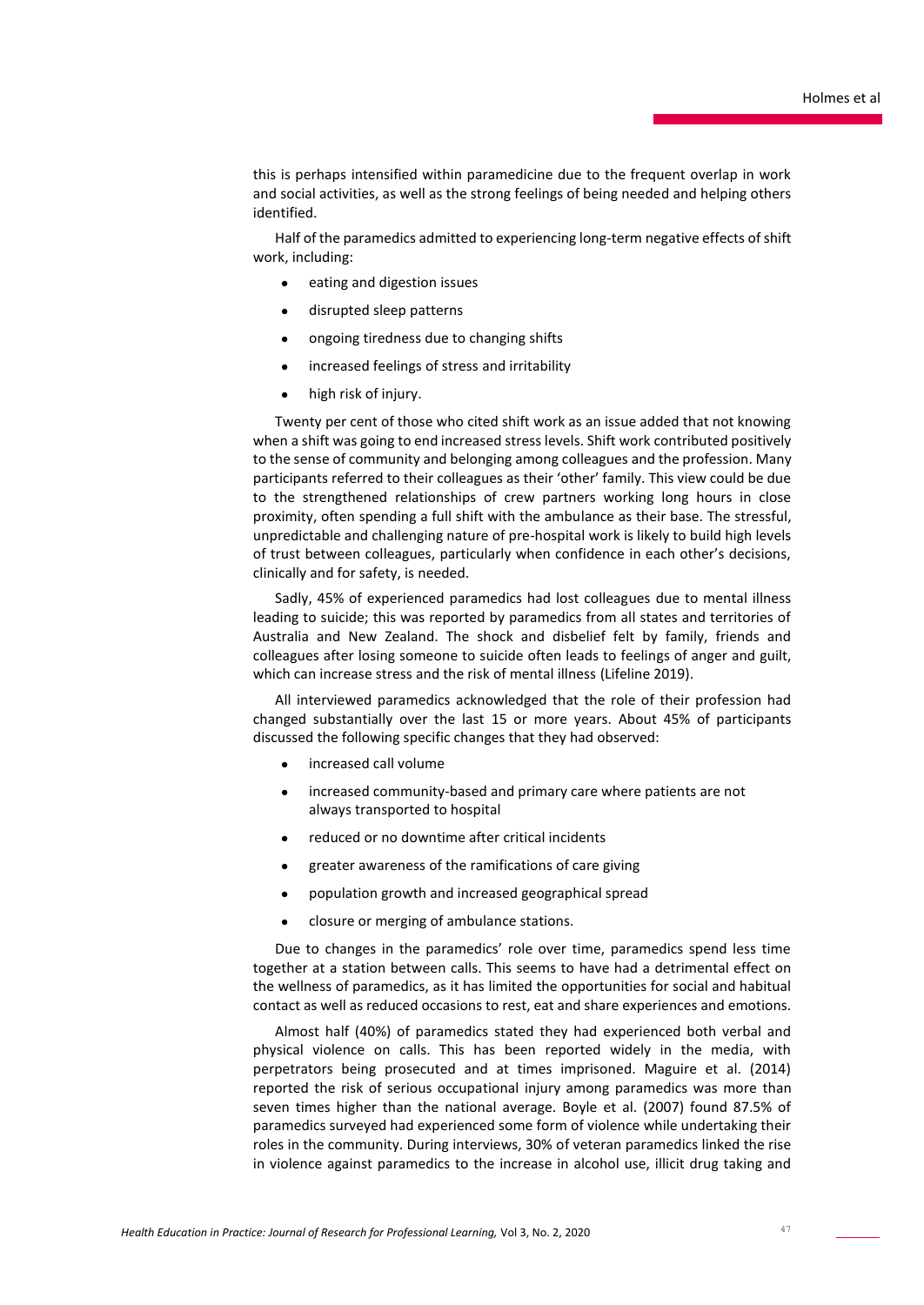calls relating to mental illness. This supports the suggestions made by Boyle and Wallis (2016). They raised the possibility of a decline in respect for paramedics and community helpers, due to a change in societal values and norms, as leading to an increase in violence during calls.

Struggling to let outcomes and connections with patients go was the most difficult aspect of the role for 35% of the interviewed paramedics. When discussing this further, all recalled this being a particular challenge in the early stages of their careers. While this challenge reduced over time, paramedics expressed that it remained difficult to move forward after certain types of calls, regardless of years in service. Calls that paramedics had most difficulty moving on from were those they related to on a personal level, particularly those involving children. Previous research has found that the calls involving children and colleagues caused the most emotional distress (Regehr, Goldberg & Hughes 2002). Over one-third of paramedics (35%) recalled communicating the death of a patient to family or friends as the most difficult aspect of the role. All participants who discussed this said they could remember the first and last time in great detail.

#### Coping strategies

The following responses are specifically related to the strategies paramedics implemented to survive the mental health challenges of their role. When asked about the coping strategies paramedics use to maintain positive mental health, the most prevalent strategy was the use of black humour (70%). This finding is supported by a study of stress and the coping strategies used by 608 paramedics in Canada, where 90% of participants used black humour as a coping strategy (Christopher 2015). Specifically, the participants stated that black humour was used for stress relief, social support, acceptance from peers and a way to suppress emotions. The data collected in this study showed that 45% of participants coped by talking things through with a crew partner or colleagues, while 45% coped by dehumanising patients by treating the injury or illness as opposed to the person.

Keeping fit and healthy was a coping strategy used by 40% of participants. This strategy was also linked to fostering good sleep routines (20%). The combination of shift work and stresses of the job places paramedics at a higher risk of unhealthy diets and lower levels of fitness. These issues can lead to increased chances of sleep problems, gastrointestinal issues and a lower immune response (Kent, Mason & Batt 2016). Similarly, adopting a routine to unwind before going home after a shift was a strategy for 35% of participants; this links to the theme of normalising strategies to cope with the challenges of the role. 40% of all paramedics stated they continually developed their skills as a paramedic to increase confidence in themselves and their professional judgement. Others focused on a hobby outside paramedicine to help manage stress (30%), and 25% felt the support they received from loved ones was central to maintaining their mental health.

Forty per cent of paramedics admitted to using alcohol, prescription and/or illicit drugs to cope with the challenges of the profession. Reference was also made to issues with gambling (10%). Others said they needed to leave the profession to improve their mental health, and 20% were receiving or had previously received professional help for their diagnosed mental illness.

### Advice for student paramedics

The advice provided by experienced paramedics for students was collated into three core themes. The first related to support, focusing largely on offering support to others in the profession and seeking it from colleagues. Staying fit and healthy was the second core theme. Paramedics believed that staying physically fit helped maintain psychological wellbeing. Finally, experienced paramedics recommended changes to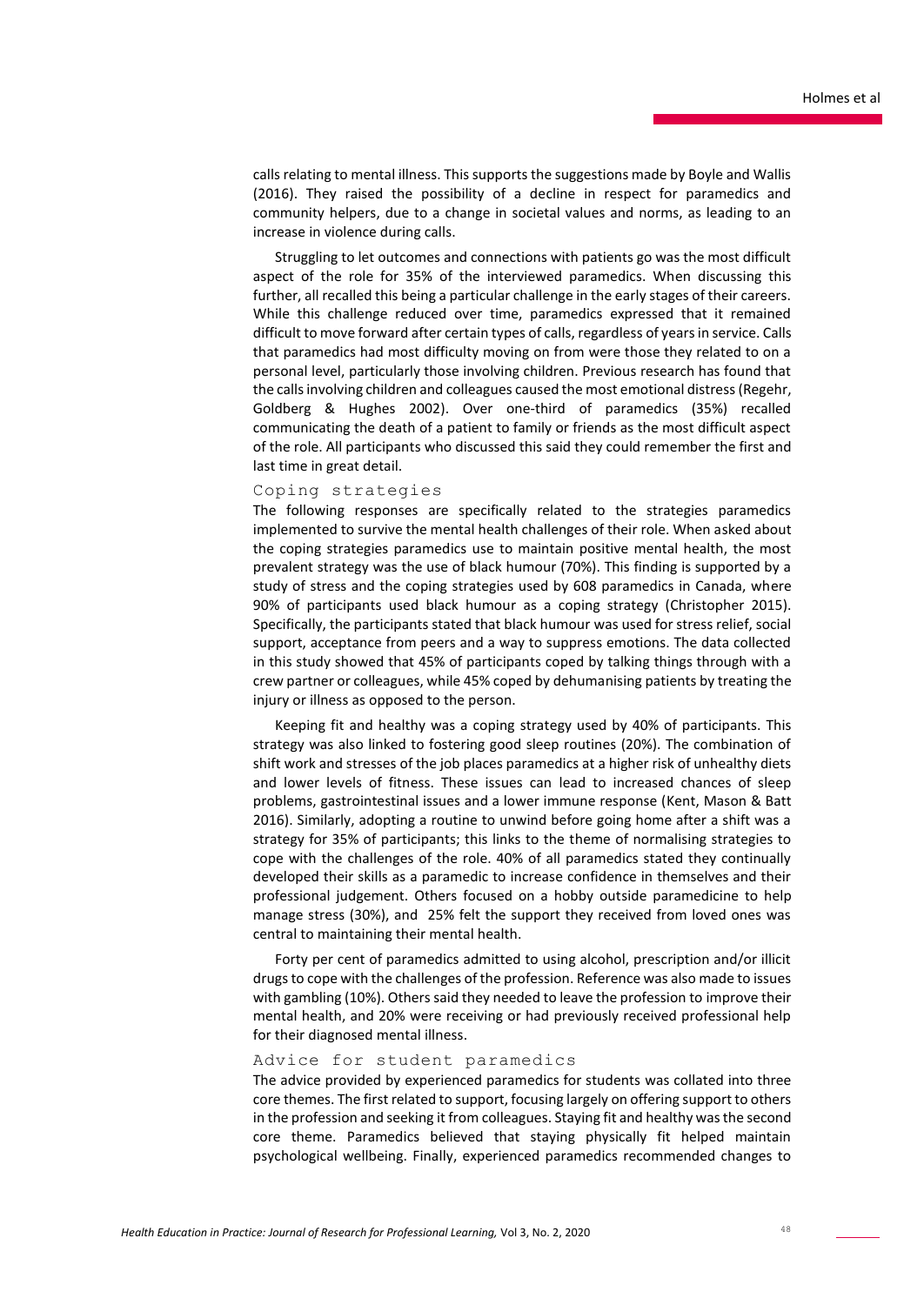the profession to support students. These included increased support from the employer for managing stress, reviewing rosters to help reduce fatigue, and continuing professional development, particularly related to mental health. These echo the representations and subsequent findings in the recent senate inquiry into the role of Commonwealth, state and territory governments in addressing the high rates of mental illness experienced by first responders, emergency service workers and volunteers (Parliament of Australia 2019).

### DISCUSSION

This study contributes to the understanding of factors that impact on the mental health and wellbeing of paramedics. Experienced paramedics' professional and lived experiences can provide insight into maintaining positive mental health and wellbeing. The advice from experienced paramedics was validated through focus groups involving veteran paramedics with a similar length of experience. The advice and coping strategies can help prepare student paramedics for the mental health challenges of the profession, and such information can be included in accredited undergraduate curriculum.

Anecdotal evidence suggests that this topic is valued by those involved in the education and training of student paramedics, as well as the paramedics themselves and their employers. Despite the importance of the topic, this study is the first to research the mental health challenges perceived by undergraduate course coordinators and paramedicine students, and to conduct in depth interviews with veteran paramedics to elicit their advice for novices. The 100% response rate to the course coordinator survey and the completion of surveys by paramedicine students from all undergraduate degree programs across Australia and New Zealand, as well as the willingness of veteran paramedics to participate in interviews and focus groups, provides an indication of the importance of this topic within the profession.

This research found that all course coordinators and almost all students believe the mental health challenges of the profession should be addressed at an undergraduate level; however, only three-quarters believe this occurs and even fewer (approximately half) believe it is addressed sufficiently. Furthermore, less than half of all students believe the course has effectively prepared them for the mental health challenges ahead. Additionally, current paramedics report managing their mental health is one of the most important factors for them in their daily role.

Given these findings and the alarming, disproportionately high rates of mental illness and suicides among this profession, there is an urgent need to develop evidence-based guidelines for the integration of mental health awareness and coping strategies into undergraduate paramedicine degrees. Undergraduate programs are ideal environments in which to begin preparing student paramedics to meet the mental health challenges of their future profession. It is important to acknowledge that this undergraduate teaching cannot, and must not, replace ongoing programs and initiatives by pre-hospital organisations that are intended to support the ongoing mental health and wellbeing of paramedics.

There is significant value for accredited undergraduate degree programs to include comprehensive preparation for the mental health challenges of the paramedic profession, and to raise awareness and educate paramedicine students about mental health prior to commencing their professional careers. Paramedicine students are a captive audience, and there is great potential to enhance patient care and self-care through developing better understanding in their preparatory learning environments. In the same learning environments, the opportunity exists to teach coping strategies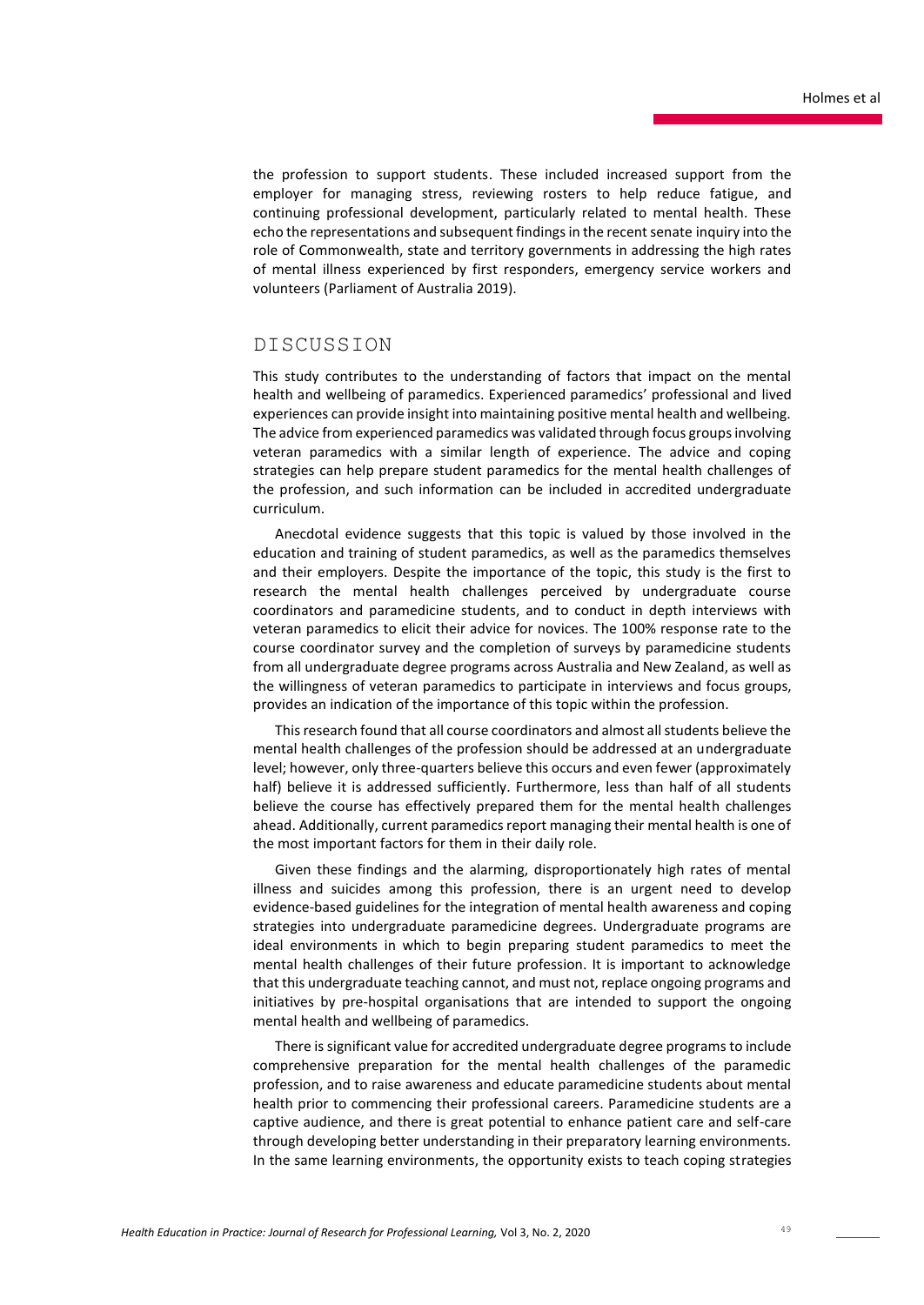to meet the mental health challenges through the lived experience and advice from veteran paramedics. The common sense, profession-specific, highly credible advice can connect veterans with novices in a unique and positive educational way.

Concerns have been raised about the potential risk of students being exposed to violence while on practicum with ambulance services or other healthcare providers. Preparation prior to commencement of practitioner postings has been highlighted as a valuable action (Boyle & Wallis 2016). This preparation could be undertaken through sharing the lived experiences and advice from veteran paramedics as a segue into developing the following skills:

- knowledge of mental illness, including addictions
- practical communication skills on how to approach distressed patients, including de-escalation techniques
- physical safety awareness.

Preparation could provide a foundation for students to gain valuable exposure and experience in a safe and constructive environment through the use of case studies and simulations before practicum.

Collectively, the themes from this study represent a way forward in the preparation of students by using the experiences of those that have lived and successfully coped with mental health issues while working as a paramedic. Previous literature has often ignored the potential for preparing students for the mental health challenges of the profession and focused on paramedics already working in the role. Findings from the current study have increased our understanding of the mental health and wellbeing of paramedics and the coping strategies used throughout their careers. Furthermore, this study provides insight into how student paramedics could be prepared in their learning phase.

While no evidence-based guidelines for promoting mental health within undergraduate paramedicine courses currently exist, there are pockets of good practice occurring within paramedic services around Australia and New Zealand. For example, the Queensland Ambulance Service has proposed the following self-care advice for first responders:

- care for your body
- care for your emotional self
- care for your cognitive self
- know where you will get support and use it. (Murray 2013, p. 86)

The lessons learned from students, course coordinators and experienced paramedics have been integrated with the current Australian National Mental Health Policy (Department of Health 2009) and its associated plans to produce Australia and New Zealand's first guidelines for developing mental health literacy among future paramedics.

The resultant guidelines are grounded in the four priority areas of the National Mental Health Policy. They serve to improve paramedics' understanding of their role, mental health in the Australian and New Zealand context and how to promote their own and their colleagues' mental health. The guidelines are twofold. They focus on the content that should be provided to student paramedics: a) 'for me', including information to assist in the development of their own positive mental health and wellbeing; and b) 'for my role', including knowledge about mental health problems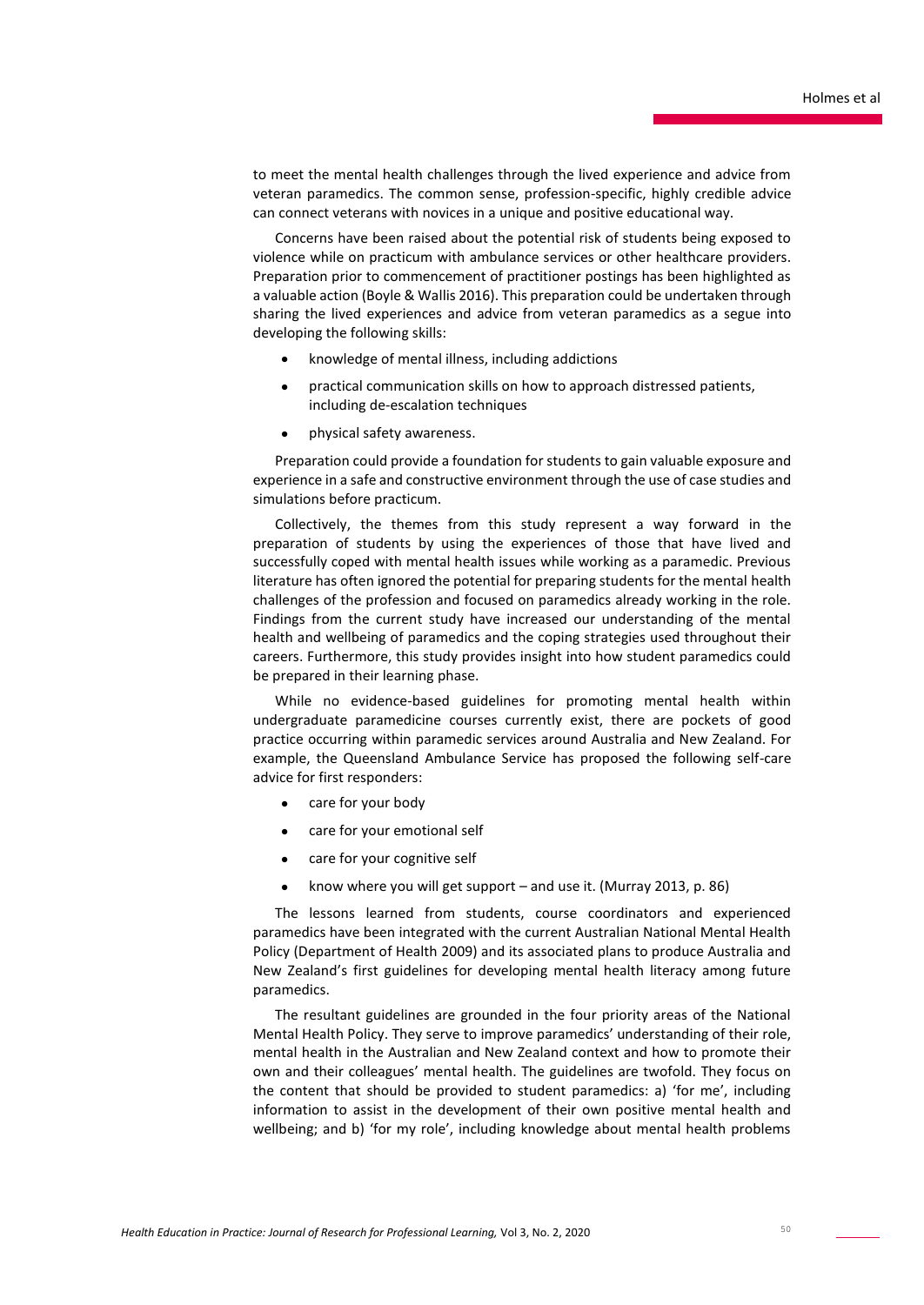and illnesses, their broad impact, treatment and the rights of those with a mental health problem and/or illness.

Table 5. Alignment of recommendations with National Mental Health Policy

| Aims of the National Mental                                                                                | Content                                                                 |                                                                                                                   |  |  |
|------------------------------------------------------------------------------------------------------------|-------------------------------------------------------------------------|-------------------------------------------------------------------------------------------------------------------|--|--|
| <b>Health Policy</b>                                                                                       | For me                                                                  | For my role                                                                                                       |  |  |
| Promote the mental health and                                                                              | Knowledge of mental health and wellbeing                                |                                                                                                                   |  |  |
| wellbeing of the<br>Australian<br>community and, where possible,                                           | Knowledge of mental illness                                             |                                                                                                                   |  |  |
| prevent the development of<br>mental health problems and<br>mental illness                                 | Knowledge about and attitudes towards the importance<br>of prevention   |                                                                                                                   |  |  |
| Reduce the impact of mental<br>health problems and mental<br>illness, including the effects of             | Self-care strategies                                                    | Impact of mental health<br>problems (e.g., the ecological<br>model of individual through to<br>broader community) |  |  |
| stigma on individuals, families                                                                            |                                                                         | Stigma                                                                                                            |  |  |
| and the community                                                                                          | Supporting colleagues who may be experiencing mental<br>health problems |                                                                                                                   |  |  |
| Promote recovery from mental                                                                               | Mental health and illness treatment (short and long term)               |                                                                                                                   |  |  |
| health<br>problems and<br>mental                                                                           | Online, phone and one-on-one support services                           |                                                                                                                   |  |  |
| illness                                                                                                    | Inclusion                                                               |                                                                                                                   |  |  |
| Assure the rights of people with                                                                           |                                                                         | Theoretical understanding of<br>legal responsibility and rights                                                   |  |  |
| mental health problems and<br>mental illness, and enable them<br>to participate meaningfully in<br>society |                                                                         | Working with mentally ill<br>patients (e.g., duty of care,<br>restraint, safety,<br>communication, empathy)       |  |  |
| of<br>(Department<br>Health,<br>2009)                                                                      |                                                                         |                                                                                                                   |  |  |

### CONCLUSION

The guidelines created in response to this study represent a way forward in the preparation of student paramedics by using the experiences of those that have lived and coped successfully with mental health issues while working as a paramedic. Previous literature has tended to ignore the potential for preparing students for the mental health challenges of the profession and focused on paramedics already working in the role. The guidelines also improve the understanding of the mental health and wellbeing of paramedics, the strategies they have used to cope with the challenges faced throughout their careers and how student paramedics could be prepared for their career in their learning phase. The guidelines may act as a precursor to recommendations four and five from the senate inquiry into the role of Commonwealth, state and territory governments in addressing the high rates of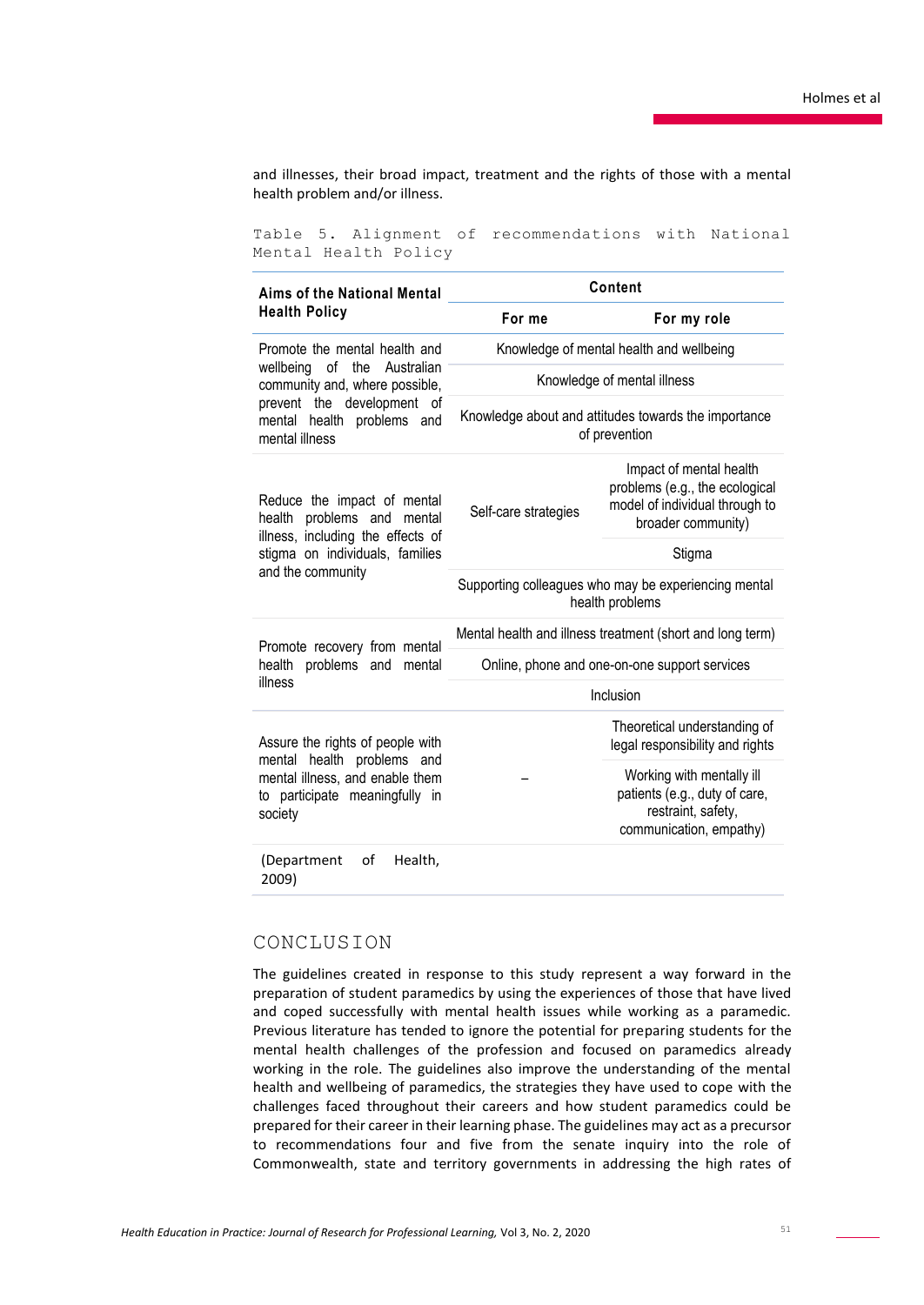mental health conditions experienced by first responders, emergency service workers and volunteers (Parliament of Australia 2019). These recommendations focus on the design and implementation of a national action plan for first responder mental health and mental health awareness training, including safety plans.

Future work should investigate how these guidelines may be extrapolated into the training and working practices of current paramedics to provide ongoing support for paramedics once in the job. Ambulance services across Australia and New Zealand have been reviewing and publishing organisational wellbeing strategic plans outlining policies and procedures for focused wellbeing activities and support, for example, workshops and extensive guidance for individual and family support. A continuation of mental health and wellbeing education across accredited undergraduate paramedicine degrees, graduate paramedic training and throughout the paramedic career would promote development of personal wellbeing coping strategies, ensure ongoing access and engender trust in the support available. The guidelines could also be utilised for emergency communication centre and call-taker training.

This study has some limitations. Although all states and territories in Australia and New Zealand were sampled, the number of paramedics interviewed was limited due to the nature of qualitative research methods, and, therefore, are not a representative sample of all experienced paramedics. Focus groups were used to validate the faceto-face interviews; however, a larger sample would increase the representation of the target population. Furthermore, these guidelines have been created based upon the study findings and have not been subject to any validation or acceptability testing.

#### Acknowledgements

The authors would like to acknowledge Edith Cowan University for its support during the research.

Conflict of Interest None.

### Funding

#### References

Australian Bureau of Statistics 2018, *National Health Survey: First results, 2017–18,*  Report no. 4364.0.55.001, Australian Bureau of Statistics, Canberra, ACT.

Beyond Blue Ltd 2018, *Answering the call national survey, National mental health and wellbeing study of police and emergency services – Final Report*, Report no. BL/1898 11/18, Beyond Blue Ltd, Vic.

Boyle, M, Koritsas, S, Coles, J & Stanley, J 2007, 'A pilot study of workplace violence toward paramedics', *Emergency Medicine Journal*, vol. 24, no. 11, pp. 760–763.

Boyle, M & Wallis, J 2016, 'Working towards a definition for workplace violence actions in the health sector', *Safety in Health*, vol. 2, no. 4, viewed 10 August 2019, DOI 10.1186/s40886-016-0015-8.